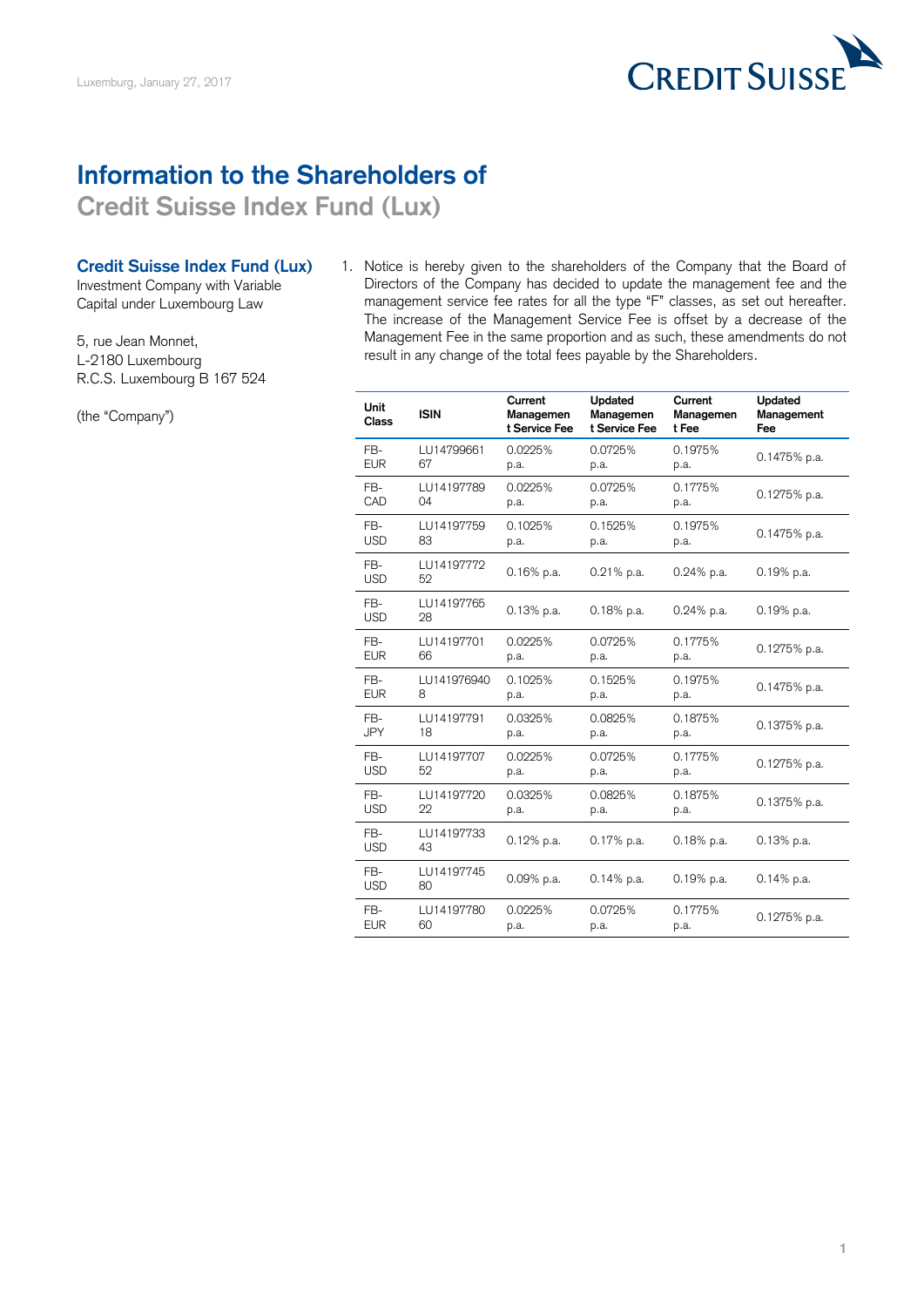

2. Notice is hereby given to the shareholders of the Company that the Board of Directors of the Company has decided to rename the type "E" classes in to class "Q" classes, as indicated in the table below. This change is made to harmonize the name of this type of share class across the Credit Suisse index fund range. The eligibility criteria and other characteristics of these share classes will remain unchanged.

| Subfund                                                                                                                | <b>ISIN</b>  | Previous share class<br>name | New share class name |
|------------------------------------------------------------------------------------------------------------------------|--------------|------------------------------|----------------------|
| Credit Suisse Index Fund (Lux) Aggregate Bonds EUR                                                                     | LU1479965193 | EB-EUR                       | QB-EUR               |
| Credit Suisse Index Fund (Lux) Equities Canada                                                                         | LU1419797797 | EB-EUR                       | QB-EUR               |
| Credit Suisse Index Fund (Lux) Equities Canada                                                                         | LU1419797524 | EB-USD                       | QB-USD               |
| Credit Suisse Index Fund (Lux) Equities Emerging Markets                                                               | LU0828708221 | EB-EUR                       | QB-EUR               |
| Credit Suisse Index Fund (Lux) Equities Emerging Markets                                                               | LU0828708064 | EB-USD                       | QB-USD               |
| Credit Suisse Index Fund (Lux) Equities Emerging Markets Fundamental                                                   | LU1004511074 | EB-EUR                       | QB-EUR               |
| Credit Suisse Index Fund (Lux) Equities Emerging Markets Fundamental                                                   | LU0760136597 | EB-USD                       | QB-USD               |
| Credit Suisse Index Fund (Lux) Equities Emerging Markets Minimum Volatility                                            | LU1390260120 | EB-EUR                       | QB-EUR               |
| Credit Suisse Index Fund (Lux) Equities EMU                                                                            | LU1390074414 | EB-EUR                       | QB-EUR               |
| Credit Suisse Index Fund (Lux) Equities Europe Small Caps                                                              | LU1390246210 | EB-EUR                       | QB-EUR               |
| Credit Suisse Index Fund (Lux) Equities Japan                                                                          | LU1004509508 | EB-EUR                       | QB-EUR               |
| Credit Suisse Index Fund (Lux) Equities North America<br>to be renamed into Credit Suisse Index Fund (Lux) Equities US | LU1004506827 | EB-EUR                       | <b>QB-EUR</b>        |
| Credit Suisse Index Fund (Lux) Equities Pacific ex Japan                                                               | LU1004508104 | EB-EUR                       | QB-EUR               |
| Credit Suisse Index Fund (Lux) Equities World Fundamental                                                              | LU1004510183 | EB-EUR                       | QB-EUR               |
| Credit Suisse Index Fund (Lux) Equities World Fundamental                                                              | LU0760136910 | EB-USD                       | QB-USD               |
| Credit Suisse Index Fund (Lux) Equities World Minimum Volatility                                                       | LU1248309152 | EB-EUR                       | QB-EUR               |
| Credit Suisse Index Fund (Lux) Government Bonds EUR                                                                    | LU1390247028 | EB-EUR                       | QB-EUR               |

3. Notice is hereby given to the shareholders of the subfund Credit Suisse Index Fund (Lux) Equities North America (for the purpose of this point, the "Subfund"), that the Board of Directors of the Company has decided to amend the Subfund's name and investment principles as follows:

## **Amendment to the Subfund's Name**

The Board of Directors of the Company has decided to change the name of the Subfund from Credit Suisse Index Fund (Lux) Equities North America to Credit Suisse Index Fund (Lux) Equities US.

## **Amendment to the Investment Objective and Principles**

The Board of Directors of the Company has decided to change the investment objective of the Subfund by replacing MSCI North America Index by MSCI USA Index as its benchmark index. As a consequence, the Subfund focuses